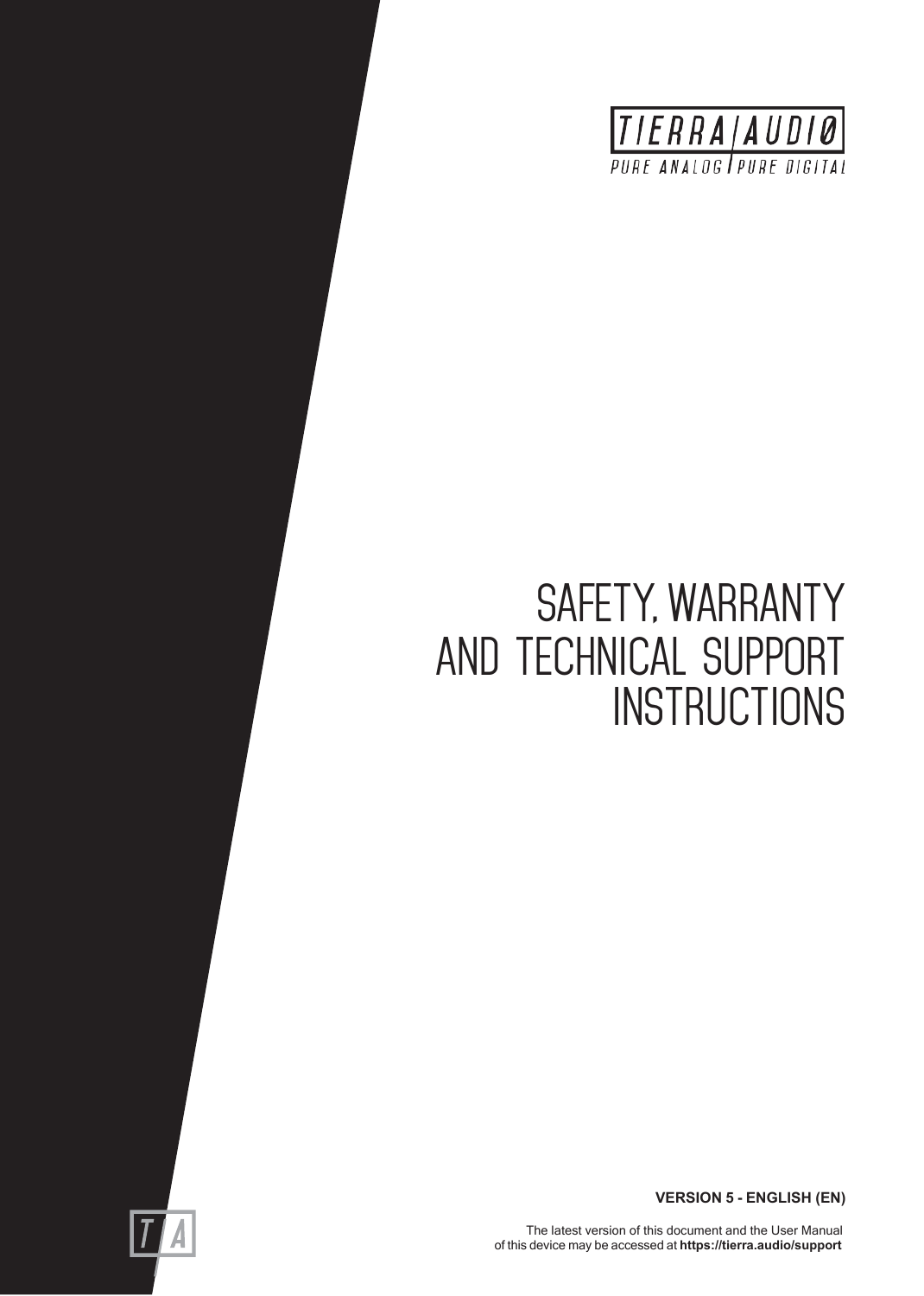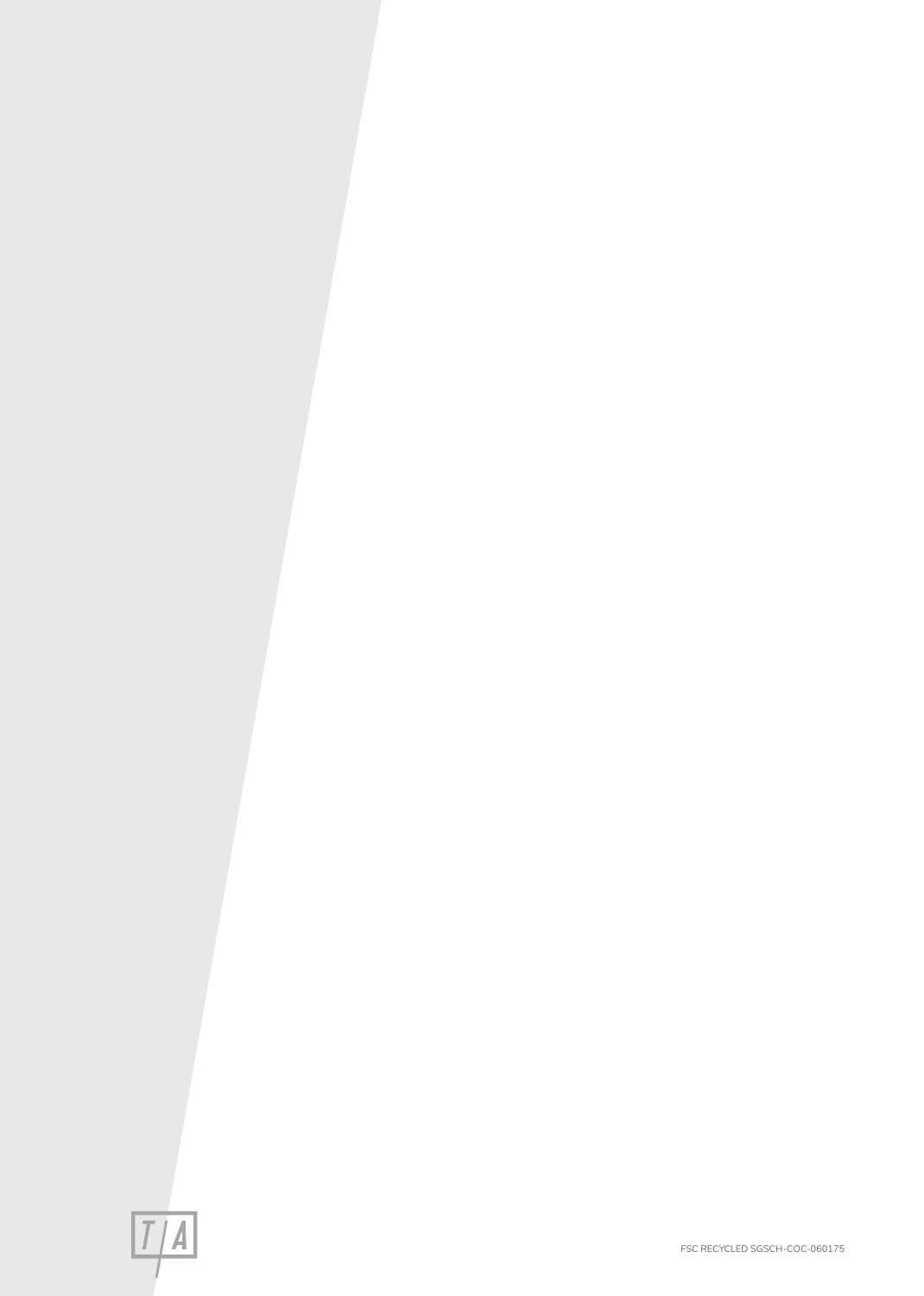### **Table of Contents**

- 1. Health and safety instructions 2
	- 2. Terms of use 4
	- 3. Limited warranty terms 5
		- 4. Technical support 7
		- 5. Warranty extension 8
			- 6. Legal framework 8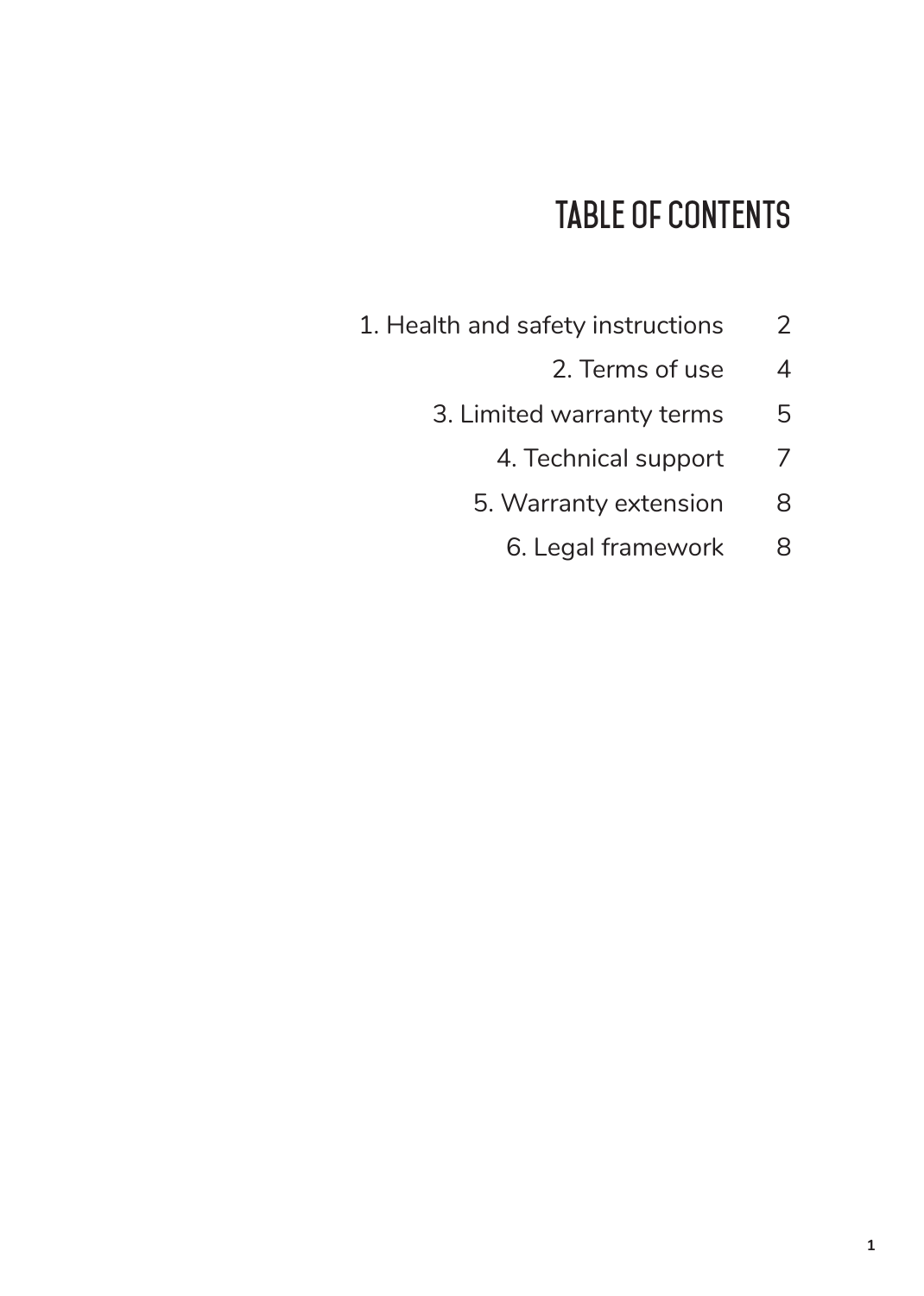### **1. health and Safety Instructions**

Before using this product (hereinafter "the device"), please make sure to read this document carefully in its entirety to ensure your safety, that of the device and of your work environment. Please note that it is advisable to keep these instructions always at hand as a possible reference.

#### **Where and how to use the device**

You should use the device on a clean, flat, stable surface protected from moisture and extreme temperatures. It is best to secure it in a standard 19 inch rack or cabinet with the four fastening screws conveniently tightened.

Please make sure the device is kept away from any liquid or source of moisture. Never handle the device with wet or damp hands.

The device must be located in a well-ventilated area, preferably with no direct sunlight, or air flow from nearby air conditioning systems (i.e. sources of cold or heat). Lack of ventilation can cause the device to overheat. It is imperative that the ventilation slots located on the sides of the device are always clean and clear.

The device in operation can reach high temperatures. It should not be used in contact with the skin (for example, on the legs) or on surfaces that may be affected by an excess of temperature due to a risk of burn injuries or irreparable damage.

Special care must be taken with the power cord. Make sure that it is not placed in an area prone to being stepped on, or pierced with any sharp or pointed object, and that it does not interfere with the passage of animals, people or vehicles.

This device is not a toy. You must keep the device out of reach of children, animals and anyone without sufficient preparation and knowledge to handle it in conditions of absolute safety.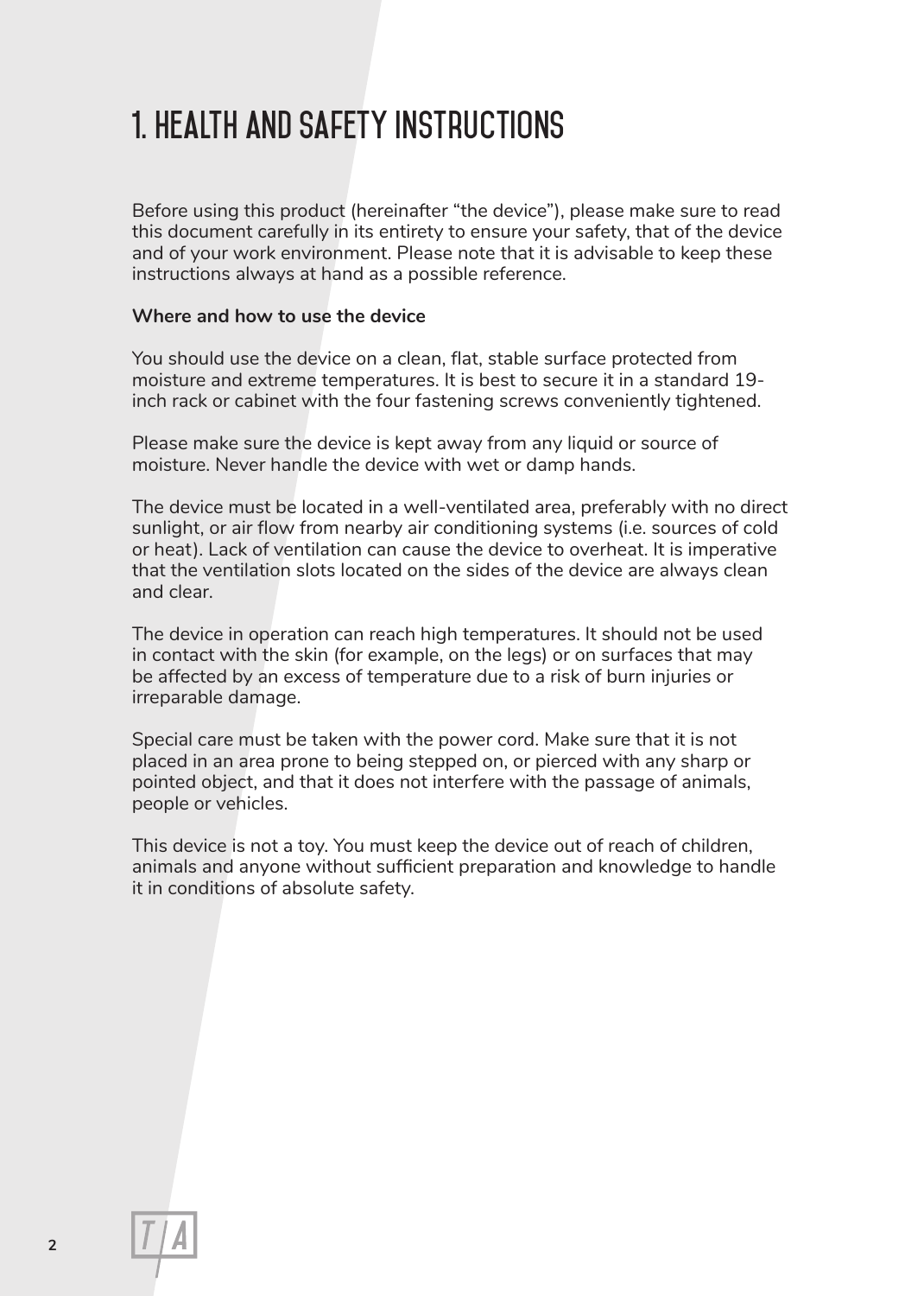#### **How to care for the device**

Never force a connector. If you have difficulties making a connection, make sure that the cable connector and the device connector are completely clean and in good condition.

Always connect the device to a stable power supply, with the proper voltage and with a ground in perfect condition.

Please follow the following instructions carefully to clean the outside of the device:

- 1. Turn off and disconnect the device from the electric current.
- 2. Use a clean cloth and carefully go along the device to clean it.
- 3. If necessary, moisten the cloth using distilled water making sure that no liquid gets into the device.
- 4. Use another clean dry cloth to remove the remaining moisture.
- 5. Do not use aerosol sprays, solvents, cleaning chemicals or abrasive liquids.

Both the cherry wood front and the packaging are chemically treated to prevent vermin entry and/or harbourage, as well as to prevent dirt and humidity from affecting their qualities. However, if cleaning is necessary, you can use a clean cloth dampened with distilled water, and then dry both of them with a clean dry cloth.

Disconnect the device from the power in the event of a thunderstorm or if you are not going to use it for a long period of time.

Never open, modify or attempt to repair the device yourself. For your own safety, in case of failure, the repair must always be carried out by qualified personnel, in a safe environment, and with the appropriate tools and safety measures.

The device must be checked by qualified personnel if any of the following situations occur:

- 1. When the cable, fuse or power supply connector is partially or totally damaged.
- 2. When an object or liquid has fallen on the device or has been introduced into it, whether intentionally or not.
- 3. When the device has been hit due to a fall, even while it was still within its packaging.
- 4. When the device does not work as it should or its performance is partially or totally affected.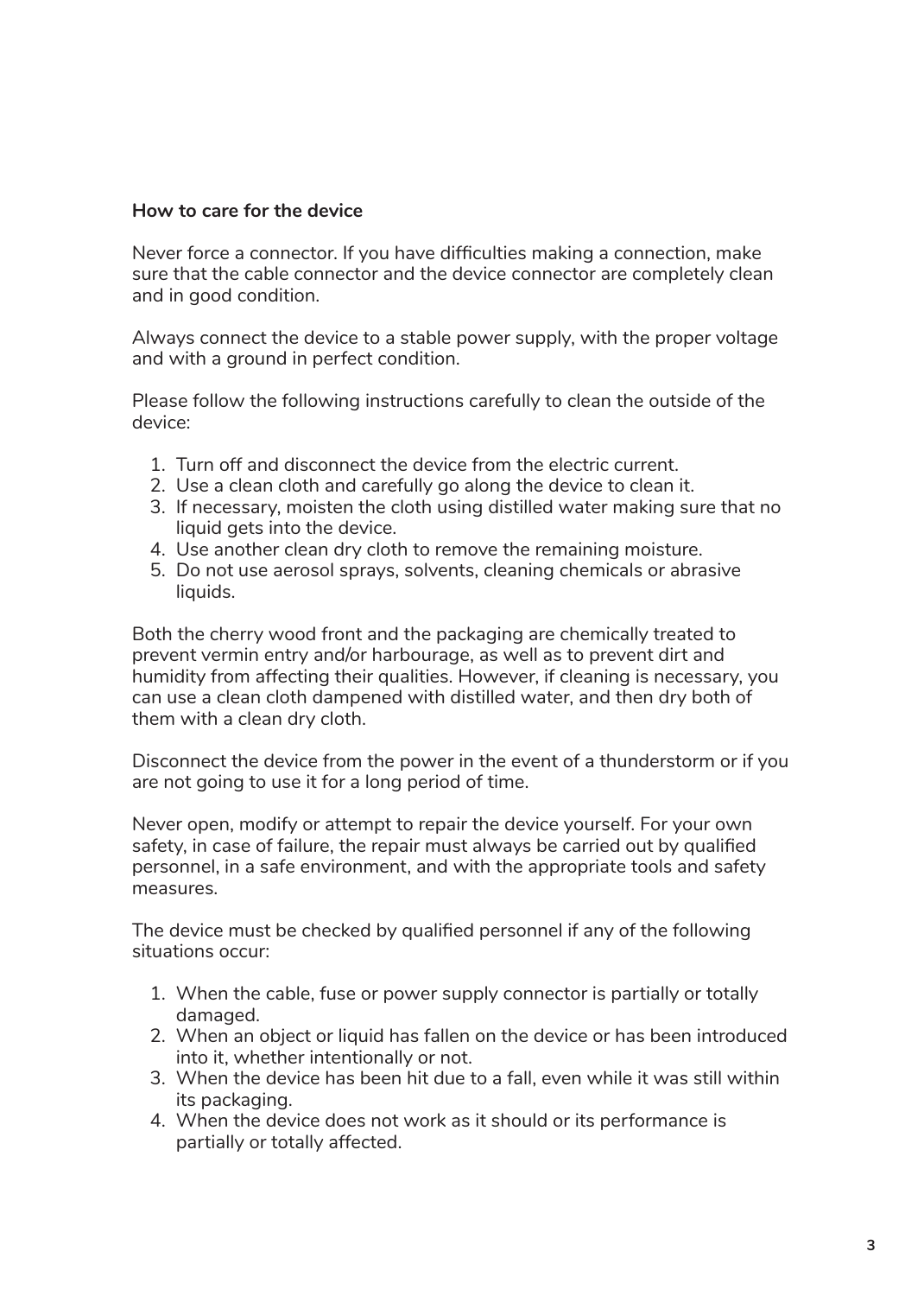### **2. terms of use**

The user undertakes to read and fully comply with the safety and health instructions described in this document, as well as the information regarding the terms of use, the limited warranty and the exclusions from the limited warranty.

The user undertakes to use the device for the specific purpose it was manufactured for, and under the safety and health conditions specified herein. Any other use will not be authorized by TIERRA Audio and will be considered improper use. Therefore, TIERRA Audio is not responsible for any damages caused to people, animals and objects as a result of such misuse.

The user undertakes to take care of the device and the environment in which it is located in the best possible way so that neither the device, nor the people and animals that move next to it suffer damage of any kind.

In the event of any potential or actual dysfunction of the device, the user hereby agrees to promptly inform TIERRA Audio through private email or through the contact tools available for this purpose at **https://tierra.audio**.

The user undertakes not to open, modify or repair the device during the warranty period. Once the legal guarantee period has expired, the user undertakes not to open, modify or repair the device without sufficient technical and safety knowledge, and without having a controlled and adequate working environment.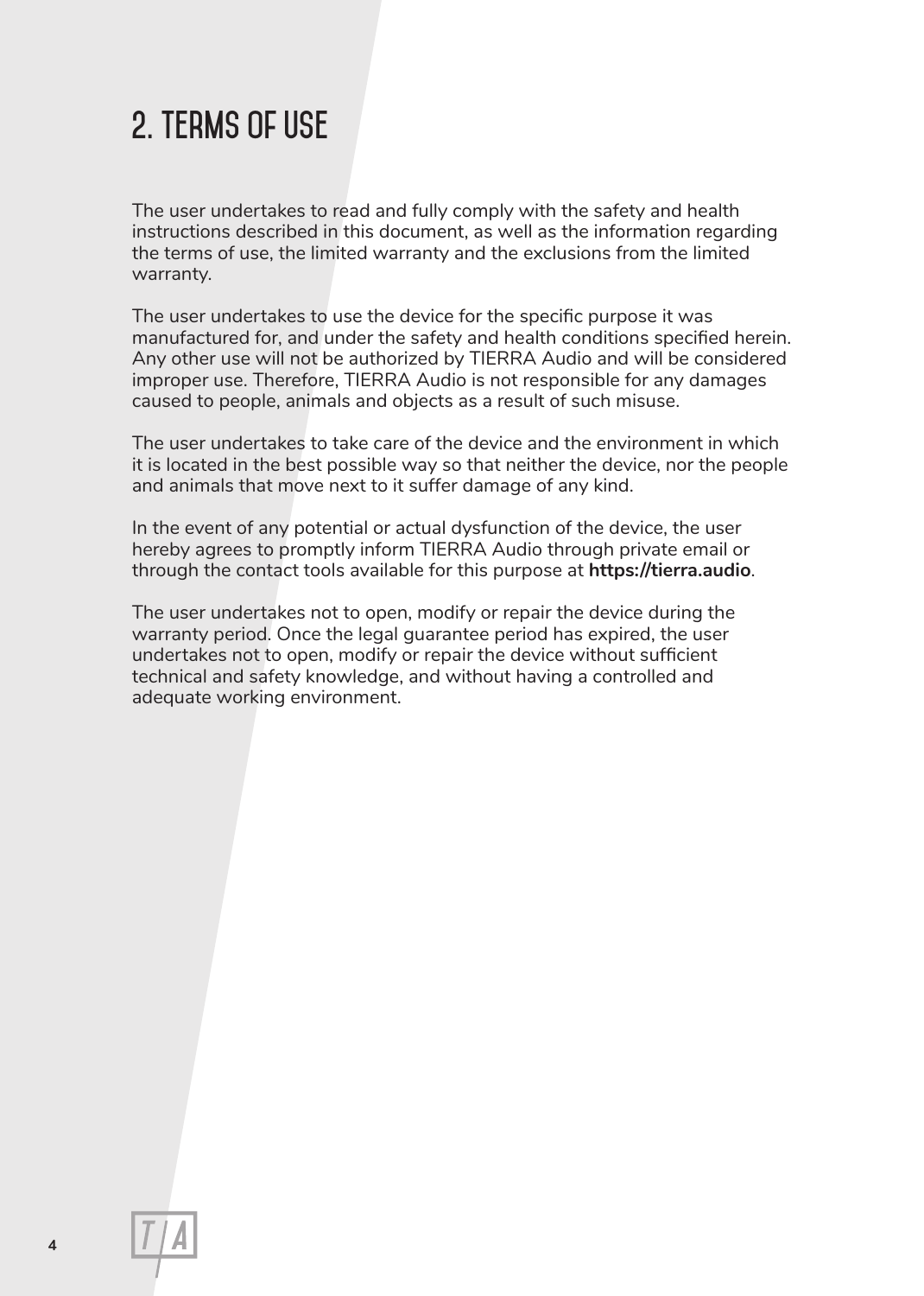# **3. LIMITED WARRANTY TERMs AND CONDITIONs**

The company TIERRA Audio, S.L., with tax identification number ESB88145941, grants this limited warranty for the original product of TIERRAAudio (hereinafter "the device") that you have purchased.

In accordance with the terms and conditions set forth in this limited warranty, TIERRA Audio hereby guarantees that the device does not present any material or manufacturing failures at the time of the original purchase.

This warranty shall be valid for five (5) years from the date of purchase by the end customer acquiring the new factory device for the first time and unused. The purchase invoice must include the date of purchase, the name of thedevice, and the original serial number.

In case of a change of user of the device, the warranty will remain in effect for the remaining period by performing a change of owner. To do so, the original user must unlink his device by accessing his My Rack account ([http://my.tierra.audio\)](http://my.tierra.audio) and providing the new user with the receipt and date of purchase, the name of the device and its serial number so that the new owner can register it in his name.

Without presenting the original purchase invoice to TIERRA Audio, or to any ofits authorized distributors or technical service representatives, no right derived from this limited warranty may be required from TIERRA Audio.

TIERRA Audio and its authorized technical service providers reserve the right to invoice a repair, replacement, and logistics charge if the device is found non-compliant with the terms of this warranty.

At the sole discretion of TIERRA Audio, this warranty consists of free repair or replacement of any material faults or manufacturing defects in the devicethrough repair, replacement of components, or the complete replacement of the device. The right to a repair or replacement may be carried out with other products and / or functionally-equivalent repaired components. The

components, modules and products replaced shall be the property of TIERRA Audio.

This limited warranty shall cease to be valid if an attempt has been made to open, repair or modify the device during the warranty period by personnel notauthorized by TIERRA Audio; if the device identification sticker is partially or totally removed or manipulated, or if the security stickers located in different parts of the device have been partially or totally removed or manipulated.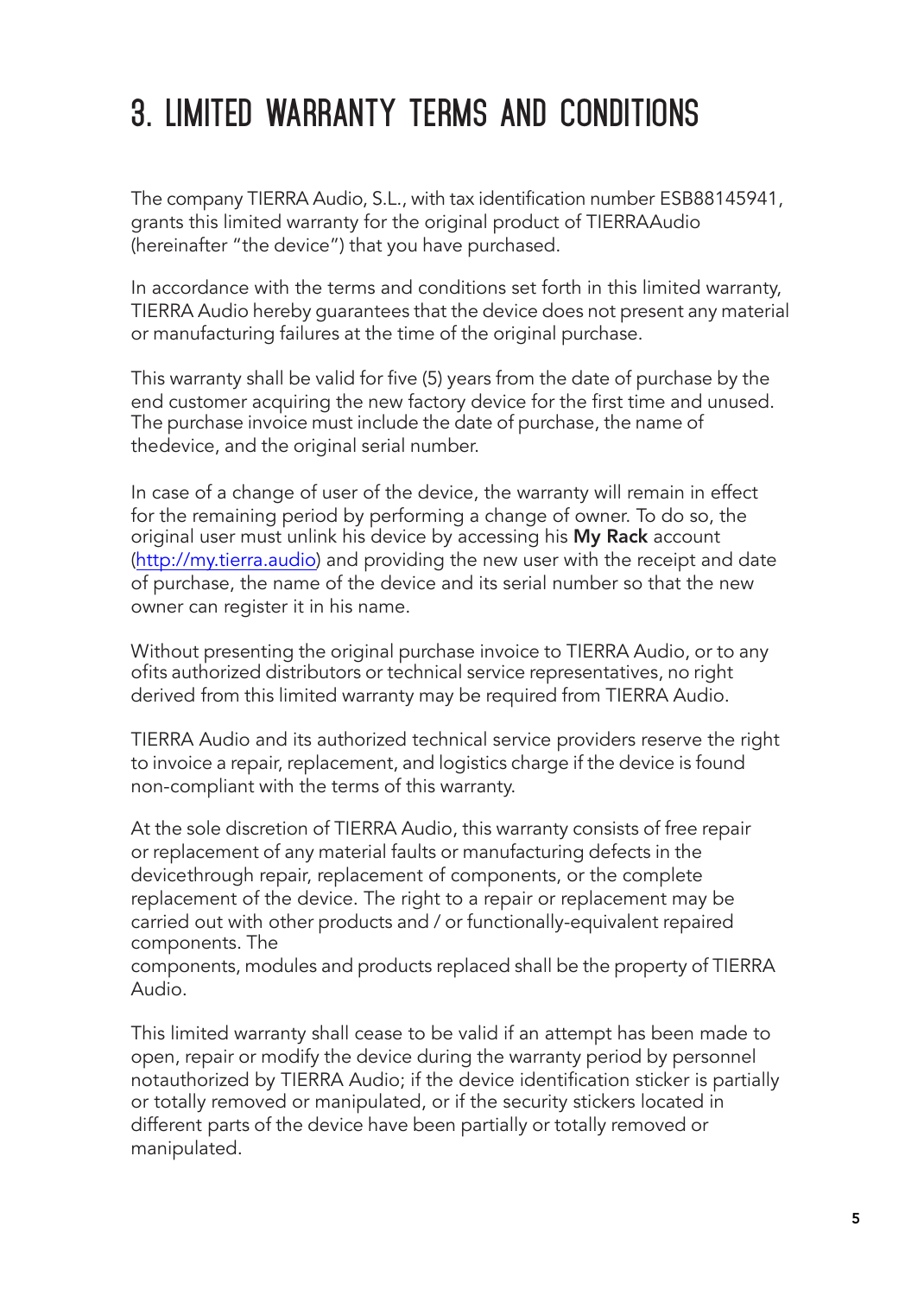In the event that TIERRA Audio repairs the device, replaces any parts, or replaces the device, the warranty against the defect in question or the device replaced shall be valid for the remaining period of the original warranty or, if it is longer, for ninety (90) days from the date of repair.

No other rights shall be derived from this limited warranty, other than those described herein. In addition, as an end customer, you may have legal rights in your country that are not limited by this limited warranty. This limited warranty does not restrict your legal rights or consumer rights against the distributor that result from the sales contract.

There is no explicit guarantee, either written or verbal, except this printed or digital version of the limited warranty. All implied warranties included, but not limited to these warranties of merchantability and fitness for a particularpurpose, will be valid for the duration of this limited warranty.

Provided that an exclusion of liability is allowed, TIERRA Audio shall not be liable for incidental or consequential damages of any kind, including, but not limited to, loss of profits or other commercial damage.

#### Exclusions from this limited warranty

- Accessories, packaging, documents and stickers provided with the device.
- Failures or damage caused by improper use of the device or not followingthe safety and health instructions during use and maintenance.
- Faults or damage caused by abuse of the device, such as scratches, abrasions, breaks, knocks, liquid remains, internal or external pollutants, excessive humidity or connection to the mains with an inadequate voltage,and without prejudice to any other possible internal or external damages.
- Failures or irrelevant divergences in the quality of the device and itsfinishing that are insignificant for value and correct use.
- Failure or damage due to normal use of the device.
- Device failure or damage due to force majeure events.
- Device failures or damage already known when purchasing this device
- Failure or damage caused by the use of accessories or peripherals other than the original ones designed for this device.
- Failure or damage totally or partially derived from any modifications or attempts to modify the device or any of its parts, provided that TIERRA Audio has not explicitly authorized such modifications in writing and hasbeen previously informed about them in writing.

In some countries / states, the exclusion or limitation of incidental or consequential damages, or the limitation of the duration of implied warranties, is not allowed. In that case, the above limitations or exclusions will not apply.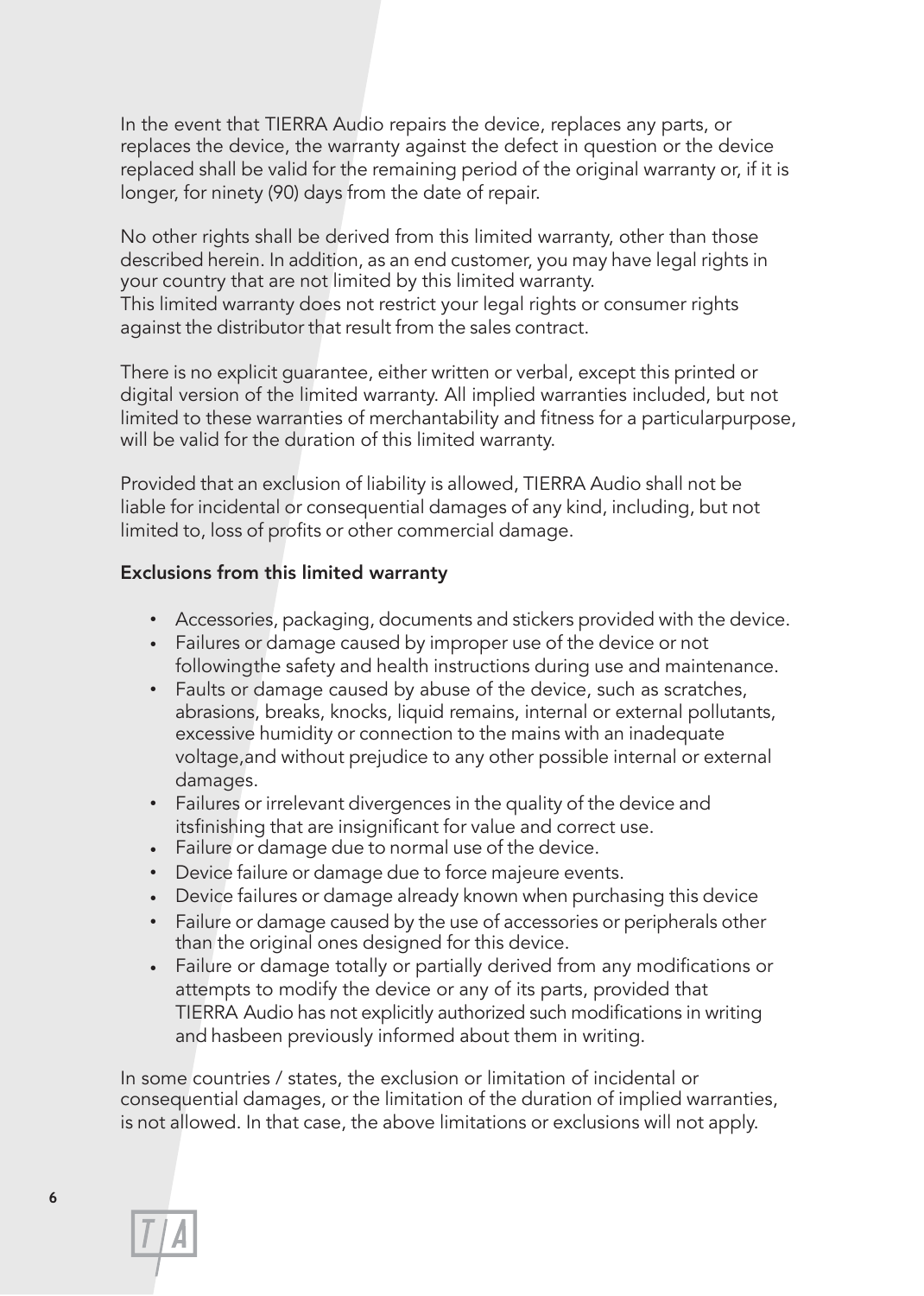## **4. Technical Support**

Sometimes, even the best devices fail over time. And, if that should happen, you can count on us.

If you followed all the instructions in the "Troubleshooting" section, and still consider that the device needs the attention of our Technical Support Service, we want you to find it very easy to contact us and solve any problem in your device regardless of whether or not it is under the warranty period.

Our goal is to provide you with an effective solution in less than 24h-72h, depending on your country of residence. Don't you think this is great?

We offer you **three very simple ways to contact us** to start the repair or replacement of the device as soon as possible, both within and outside the warranty period:

- 1. Access your private area at **https://my.tierra.audio** and open a new ticket with our technical support from the section: Services associated with your registered device. This is the fastest and most effective way!
- 2. Or, if you prefer, send us an email to **team@tierra.audio** indicating who you are and how we can help you.
- 3. You can also contact the store directly or the Distributor that sold you your TIERRA Audio device. They will know how to help you in the fastest and most convenient way, and they will work hand in hand with us to have it ready in the shortest possible time.

In the event that your device is still covered by the warranty, we will bear all associated repair, replacement and logistics costs.

For this, it is imperative that you send the product properly protected inside the original packaging, together with all the original accessories and complements, and that you have the original purchase invoice and the *Certificate of Authenticity and Quality* that accompanies the device.

In case your device needs to be repaired or replaced outside the warranty period, we will clearly and accurately inform you of the full associated cost so that you decide how to proceed before we perform any kind of intervention on the device.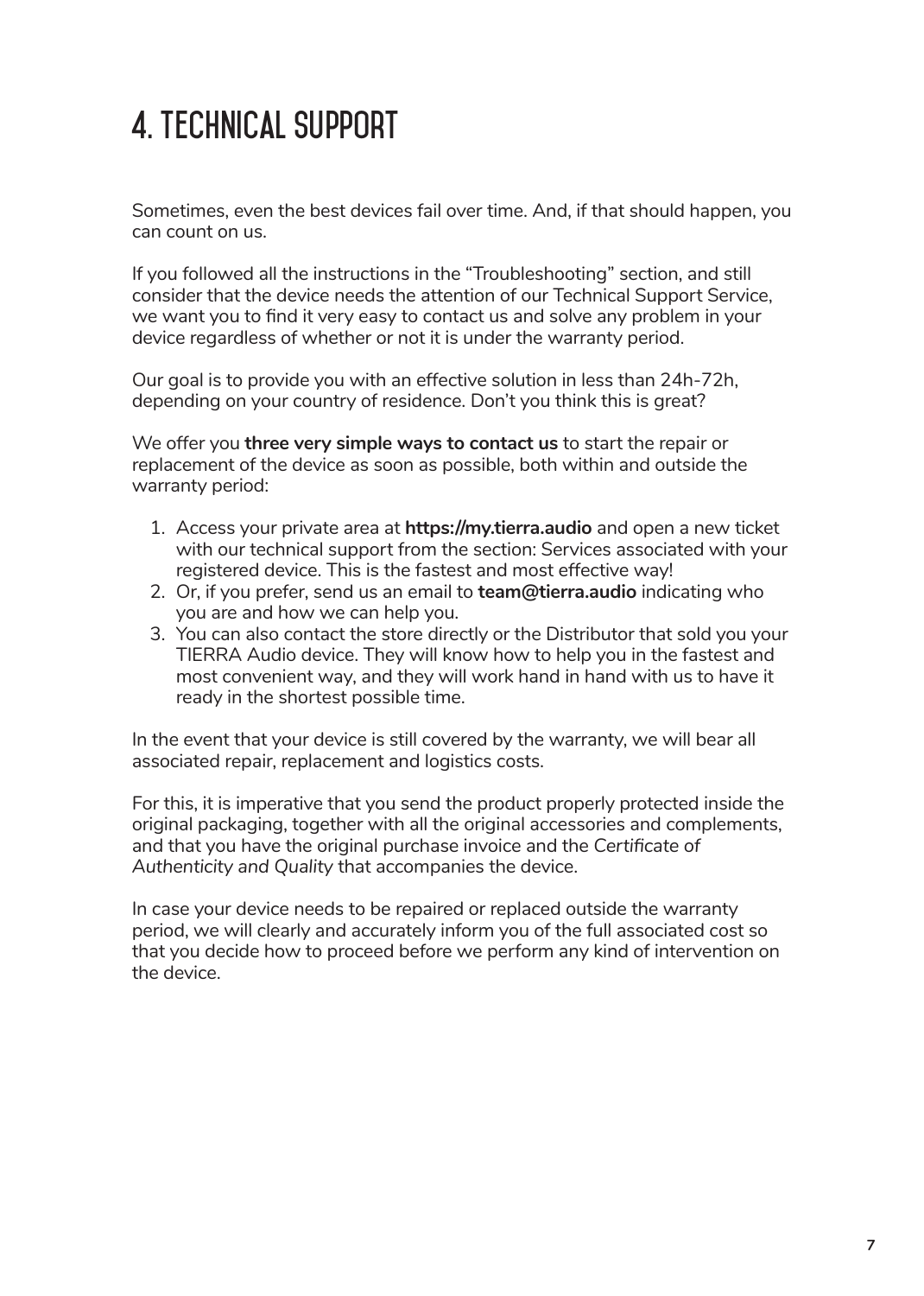# **5. Warranty extension**

Please check **https://tierra.audio/services** for the different warranty extension options for an urgent repair and replacement service for out-of-warranty devices.

If you have a *Pure Analog + Pure Digital Edition* series equipment, you can hire the TIERRA Pulse service to get all the advantages of our intelligent selfdiagnosis system directly connected to our Technical Support service.

Find out more at **https://tierra.audio/tierra-pulse**.

### **6. Legal framework**

#### **Publication and compilation notice**

This document has been compiled, edited and printed in Spain by TIERRA Audio, S.L. on recycled paper. Its contents, and the information and instructions contained herein, are subject to change without prior notice.

If new versions of the product are released, or any changes in the legislation in force in each country / state occur, this document may not include updated features or new maintenance options.

TIERRA Audio reserves the right to modify without prior notice any specifications and materials contained herein, and will not assume any responsibility for damages of any kind (including derivative damages) caused by being based on the material presented herein, including, but not limited to, typographical and other errors contained in this document, as well as any possible omissions by mistake that may have occurred.

Any error, or legal assumption not stated in this document, will be resolved by TIERRA Audio and made public through its official website (**https://tierra.audio**) and / or through its digital social media.

#### **Waste regulations**

This symbol indicates that, in accordance with local regulations, your product and / or your battery must be disposed separately from domestic waste. When this product reaches the end of its useful service, you should take it to a waste collection point duly designated by the local authorities. Separate collection and recycling of the product or its battery at the time of disposal will help protect



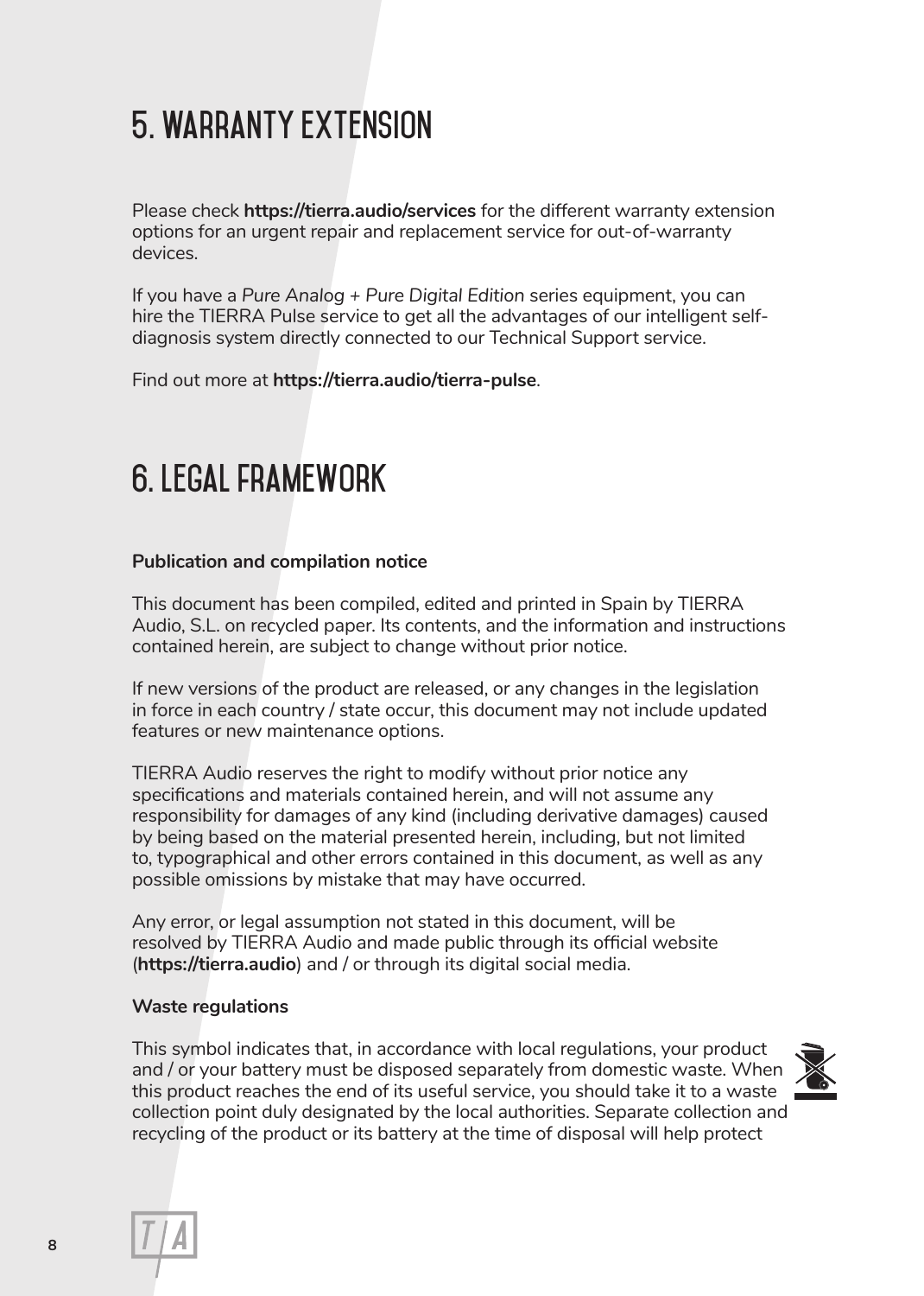natural resources and ensure recycling in a way that protects human health, animal health and the environment.

#### European declaration of conformity

Hereby, TIERRA Audio, S.L., declares that this device and its AC adapter meet the fundamental requirements of all relevant directives and regulations that apply within the European Community, including Directive 2014/53 / EU.

The EC Declaration of Conformity of the EU of this device can be downloaded from the official website of TIERRA Audio:

- 1. Visit https://tierra.audio/support.
- 2. Select your device model.
- 3. Select 'Declaration of Conformity'.

The Declaration may be consulted online or downloaded in PDF format.

#### **Trademarks**

TIERRA Audio® is a trademark or registered trademark of TIERRA Audio, S.L., as well as its inventions, products and services, such as BMI, Lava Preamp, Calima Preamp, Boreal FET Compressor, Gravity VCA Bus Compressor, Icicle Equalizer, Canyon 16 Summing Mixer, Lava Preamp Analog Edition, Calima Preamp rAnalog Edition, Boreal FET Compressor Analog Edition, Gravity VCA Bus Compressor Analog Edition, Icicle Equalizer Analog Edition, Canyon 16 Summing Mixer Analog Edition, Flavours Preamps, Bamboo, White Bamboo, Black Bamboo,TIERRA Pulse, TIERRA Academy, TIERRA Cloud y TIERRA Assistant.

© 2021 TIERRA Audio, S.L. All rights reserved.

QR Code is a registered trademark property of *DENSO WAVE INCORPORATED* in Japan and other countries.

All other brands and product names mentioned herein and in the products ofTIERRA Audio, as well as in related documents and in any other material, aretrademarks or registered trademarks of their respective owners.